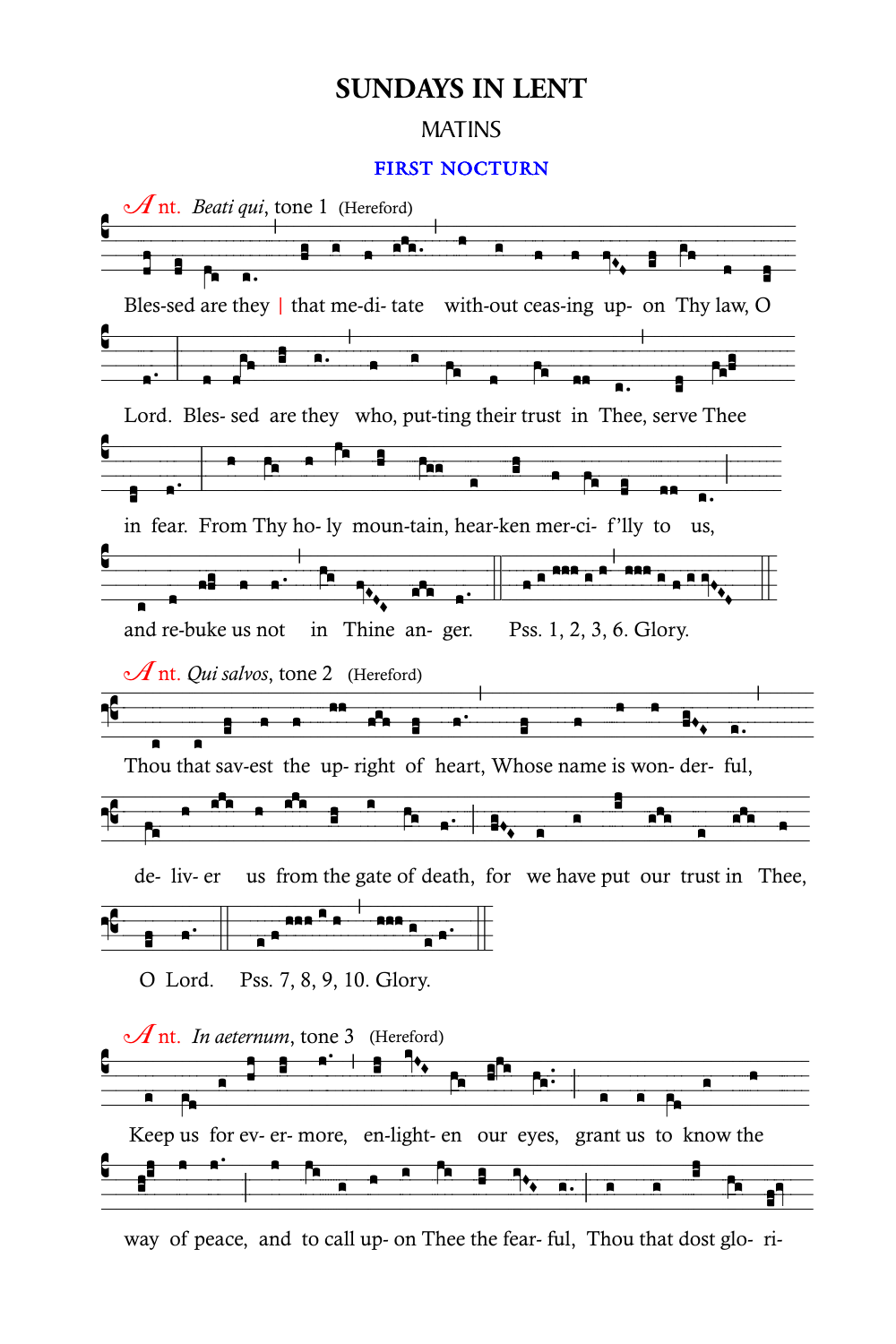

Ps. 17. Glory.